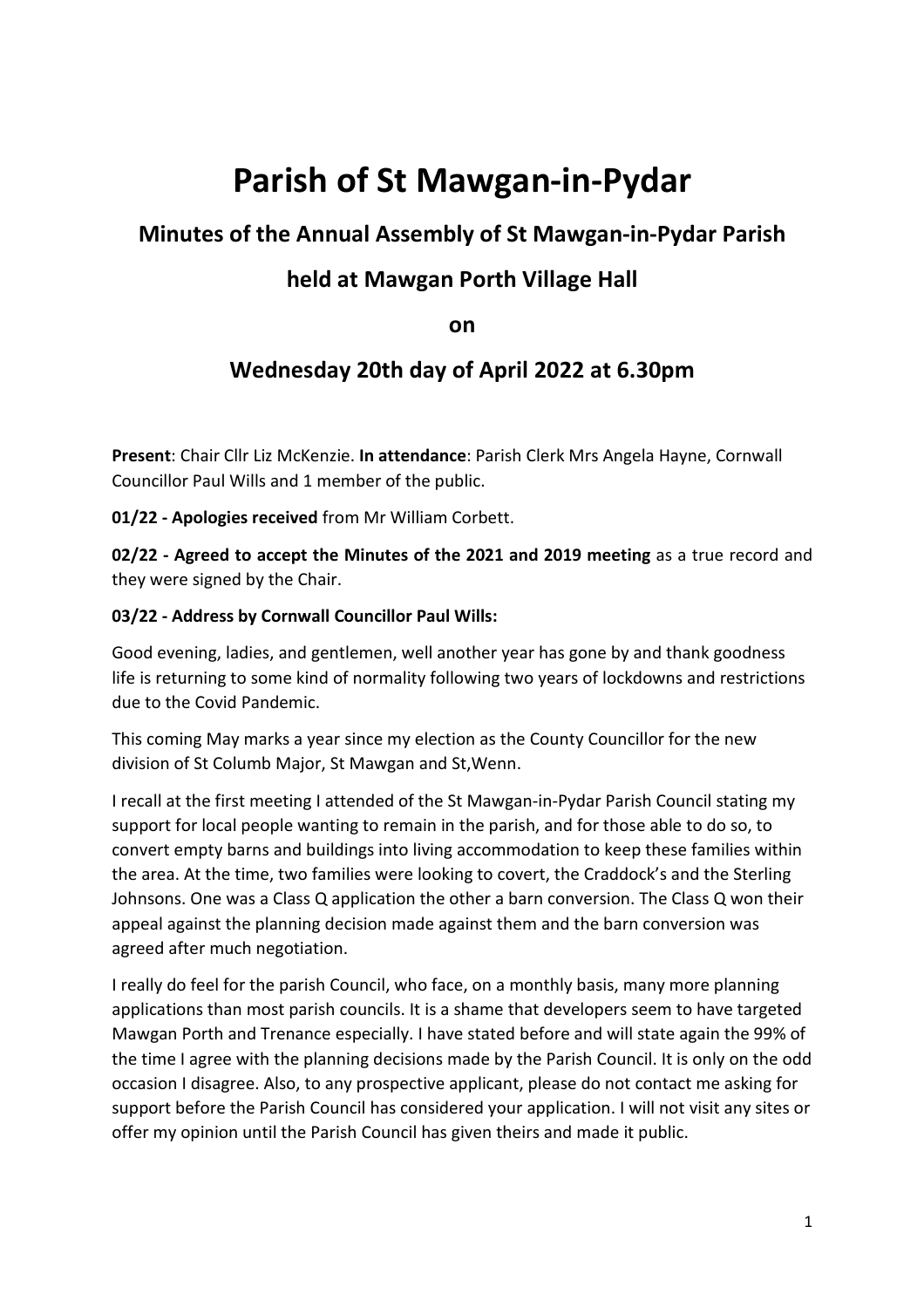I am delighted that by working together we have come up with a plan to try and alleviate the speeding issues in and around Trevarrian. For many years now this has been a real issue. With the agreement to purchase Solar Speed awareness Signs by the Parish Council, that flash up the speed of any oncoming vehicle, and the agreement by the Network Panel to accept my proposal, via the Expression of Interest Forms and due process, for the inclusion of Speed Gateways on the entrances to the Village, these measures, I am sure, will go a long way to helping reduce speed and make it much safer for villagers and there children.

I often drive around the parish checking the condition of the roads and looking out for anything that might be within my remit. Of course, parishioners can always report any concerns on the Cornwall Council Website. Just type in the search bar on the CC website "Report It" and you will find out how to report things like Potholes, broken stiles, worn out double yellow lines etc.

I am always impressed when I drive though St Mawgan Village on how beautiful it really is. This rural idyll must be protected at all costs. Your Neighbourhood Development Plan, once agreed and voted on at referendum, will go a long way to protecting the whole parish.

Our local MP and I are committed to ensuring that Cornwall Council reverses it policy regarding coastal erosion and its non-intervention strategy. We have a meeting shortly with the Service Director and I will of course keep you all informed.

I have this week been given assurances that the Cornwall Airport Newquay Consultative Forum will continue, albeit in a slightly different format. With staffing cuts coming into effect at County Hall, and the fact that the Forum is a non-statutory body, plus the removal of support from Democratic Services in minute taking etc, the running of the forum will come under the control of the airport itself. It is my understanding that membership of the forum will be scaled back as it is considered there are far too many members at present. I have been asked by the Leader of Cornwall Council to remain on the panel as one of the four Cornwall Councillor representatives. I have not yet been told how the new forum will look regarding membership, but I am pressing for each parish to have at least one member included in the new look Forum.

Over the last 12 months I have certainly learnt a great deal about St Mawgan-in-Pydar Parish and its people. I have had more residents contact me for help and advice from St Mawgan than my other two parishes combined. Being a Cornwall Councillor does open doors when it comes to trying to help people with complex needs, such as Council tax and housing benefits, schooling, traffic issues and of course planning to name but a few. It remains for me a great honour to be your representative at County Hall and I will continue to do my utmost to ensure your voice is heard by the powers that be.

### **04/22 - Chair's report 2021-22**

It's been another interesting – and busy - year! This time last year I was reporting on conducting PC meetings via Zoom, which we continued to do until May 2021, when the dispensation to hold digital meetings expired. So, then we continued with social distancing and mask wearing, using Mawgan Porth Village Hall to implement a one-way system and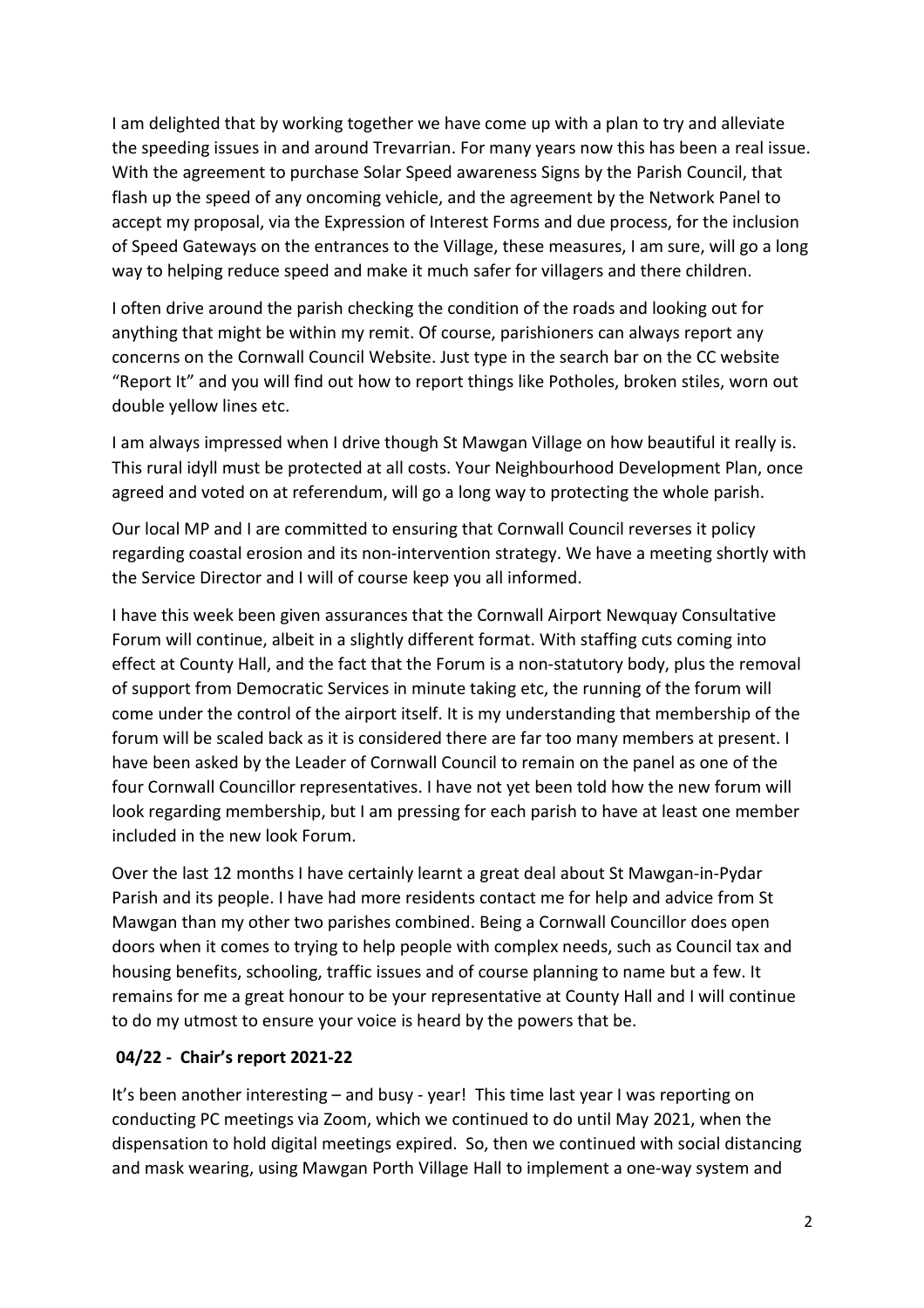maintain good ventilation. However, we didn't meet in January 2022, due to the high level of covid cases in the parish.

Our April Parish Council meeting last year was postponed due to the death of the Duke of Edinburgh. At that meeting we were approaching May elections and I thanked two councillors, Terry Thomas, and Gwen Jennings, who were not intending to stand at the elections.

We also had our final report from John Fitter who had represented St Mawgan (and Colan) as our Cornwall Councillor for many years. We do still see him at Community Network Panel meetings as he now represents the St Columb Minor and Colan. His current responsibilities have also seen him involved with issues which have affected our parishioners, such as the Wavelength Cinema at Lean's Field and the Motorsport event on the road from Watergate to Trevelgue.

Our May meeting was the first meeting after the May nominations and our first face-to-face meeting for thirteen months. We welcomed two new councillors, James McCluskie and Jay Latham who joined the continuing members, leaving just one vacancy in Trenance ward. We also welcomed our new Cornwall Councillor – Paul Wills.

The May meeting saw a planning application for a major redevelopment at Mawgan Porth and the PC resolved to hold a public meeting on June 3rd to gauge public opinion prior to giving a response to Cornwall Council after the June meeting. 104 members of the public, along with members of the PC and our Cornwall Councillor Paul Wills, attended the public meeting to present their views about the application.

By the June meeting there had been 156 public comments on the planning portal, of which 124 were objections and we heard representations for and against the application at the June meeting. Objections centred around the location in the flood plain, concerns about the bulk and massing of the proposed development and potential traffic issues. The PC lodged a strong objection, which it has maintained. The determination date was 20th July 2021, but it is still awaiting a decision.

In June Luke Mosely was co-opted onto the council to fill the vacancy arising after the May nominations.

The Neighbourhood Plan group resumed meetings in July 2021, after a long gap since March 2020. The group has welcomed new members and is steadily growing. Thanks to Luke Mosely we now have a Neighbourhood Plan website which we are gradually populating with information, and we are continuing to write articles for Dreckly to promote the plan.

We have held three 'drop-in' events and we have also been attending parish events with 'postcards' to garner parishioners' views about the parish to help with developing our questionnaire. Back in May 2021, I was researching possible consultants to assist with shaping the plan. It is still the intention to use a consultant and to apply for funding to cover costs.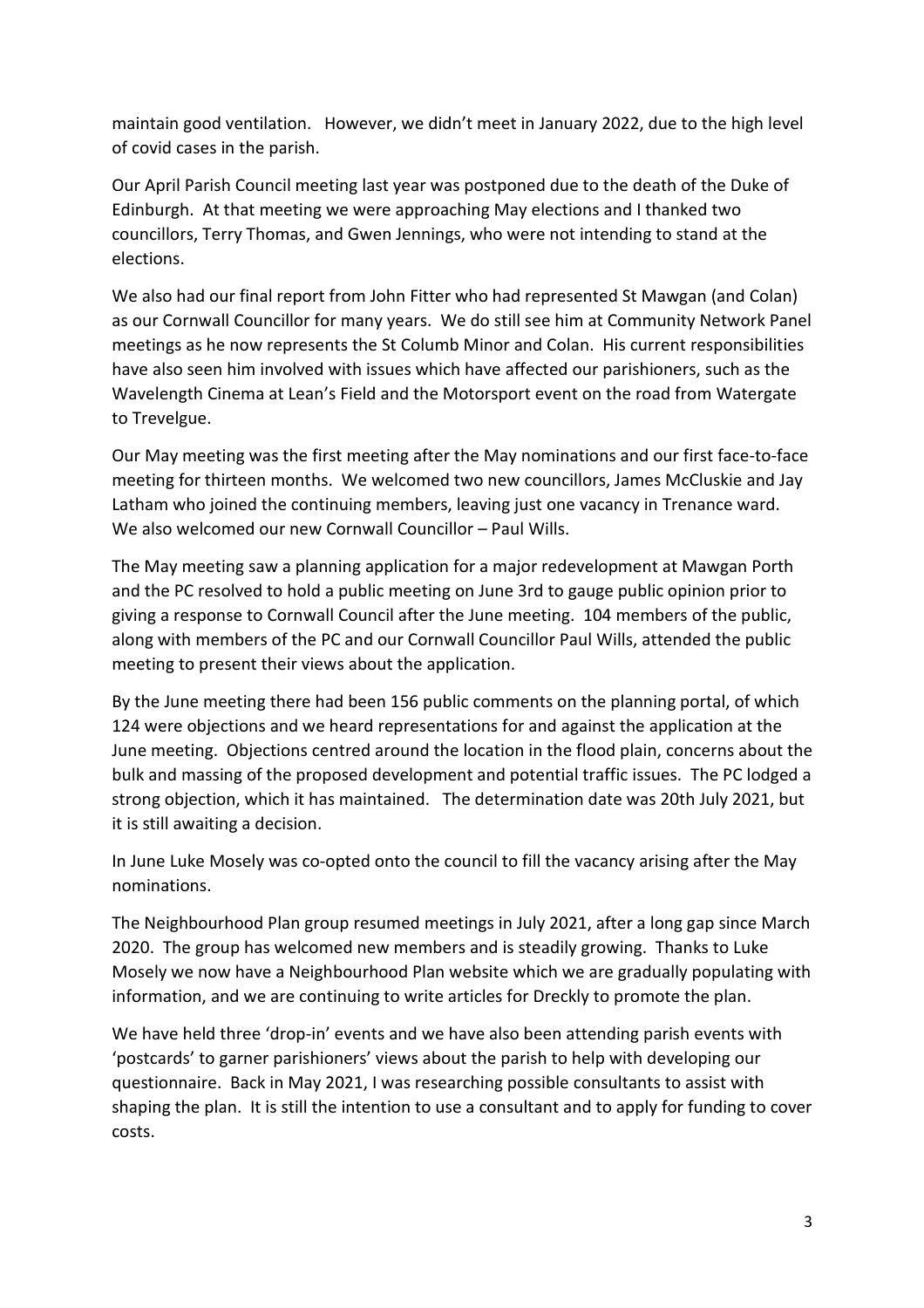A major issue last year was the removal of rubbish from the beach, since Cornwall Council had begun charging to empty the bins, so we were in uncharted territory, not really knowing what the costs would be. We positioned new signs to encourage people to take their rubbish away with them, but despite these there was still over two tonnes of rubbish requiring removal at a cost of over £8k last year.

The businesses around the bay have contributed to the costs of rubbish removal, which has meant that the beach cleaning has been able to continue as the PC couldn't meet the full costs – anticipated at around £11k for this year. That's over a quarter of the annual precept, the money the PC receives to manage the whole parish.

We are very grateful for the tireless efforts of Mike Farmer and his family, who remove and sort the rubbish to maximise the amount that can be recycled. They really do go above and beyond to ensure that the beach is kept clean. This year we will have more recycling bins to help with this and hopefully reduce their workload.

In May the PC agreed to retain legal representation for the Church Lane Inquiry to be held in October 2021. The inquiry was held over two days, 19th and 20th October, with representations from Cornwall Council and the Parish Council and witness statements from Cllrs Corbett and Tyson.

The decision was given in December 2021 and it upheld Cornwall Council's allocation of the route as a Restricted Byeway. There is however a challenge being made to this decision by the Trail Riders Federation supported by the Green Lanes Association, which will go to court in June 2022.

Concerns about speeding traffic were raised by the residents of Trevarrian. After liaison with the residents and with our Cornwall Councillor, Paul Wills, several measures have been agreed.

Funding has been sought from the Community Network Panel for gateway signage to Trevarrian; Adrian Drake from Cornwall Highways will make amendments to the white lines on the roads in several places and the PC has agreed to purchase several speed monitoring devices. These will be placed at locations around Trevarrian but can also be moved to other sites in the parish where speeding traffic is a concern. In the future we hope our villages may also be included in Cornwall Council's '20 is plenty' initiative.

In February 2022 Cllrs Corbett and I attended a meeting with our MP Steve Double, Cornwall Councillor, Paul Wills, and representatives from Cornwall Council. The purpose of the meeting was to discuss the implications of the Shoreline Management Plan and projected sea-level rises over the next 100 years, including the impact on the bridge and road through Mawgan Porth. As a result, our Cornwall Councillor, Paul Wills, is seeking a further meeting with Steve Double and representatives of Cornwall Council.

In March 2022 Richard Cawley tendered his resignation as a councillor, leaving a vacancy for the Trenance ward. Thanks are due to Richard for all his efforts whilst on the PC. The vacancy was duly advertised, and we welcomed George Williams to the council after co